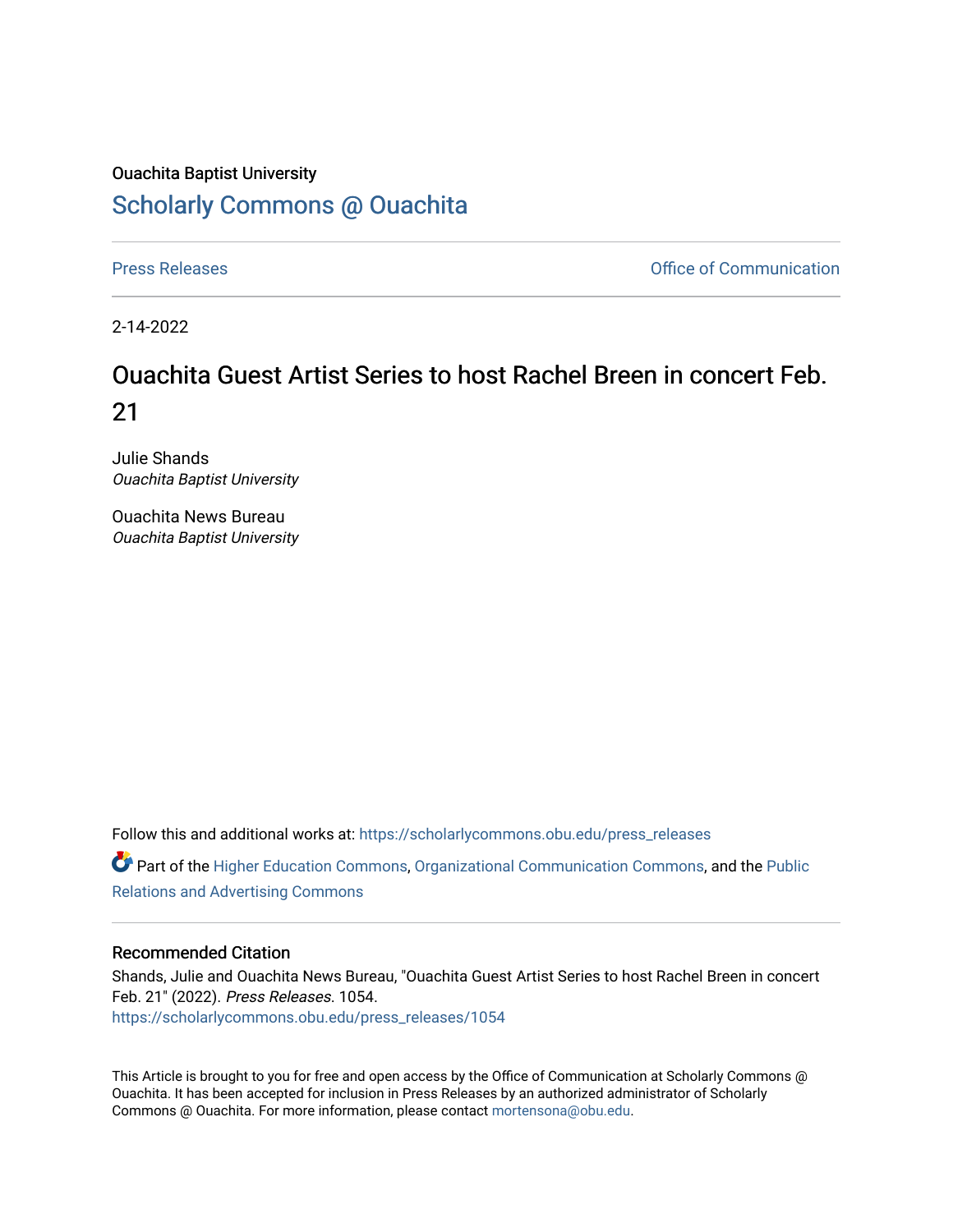



## For immediate release **Ouachita Guest Artist Series to host Rachel Breen in concert Feb. 21** *By Julia Shands* February 14, 2022 For more information, contact OBU's news bureau at [newsbureau@obu.edu](mailto:newsbureau@obu.edu) or (870) 245-5208

ARKADELPHIA, Ark.—Ouachita Baptist University's Division of Music will host pianist Rachel Breen in concert Monday, Feb. 21, at 7:30 p.m. in Mabee Fine Arts Center's McBeth Recital Hall. Breen's performance is part of Ouachita's guest artist series and the National Federation of Music Clubs Young Artist (NFMC) program. The concert is free and open to the public.

Breen was a self-taught pianist until the age of 10, when she began to study with Dr. Sharon Mann at the San Francisco Conservatory. Breen earned her bachelor's degree with academic honors from the Juilliard School and is pursuing dual master's degrees at the Hannover Hochschule fur Musik and Yale School of Music.



*Photo 1* Rachel Breen